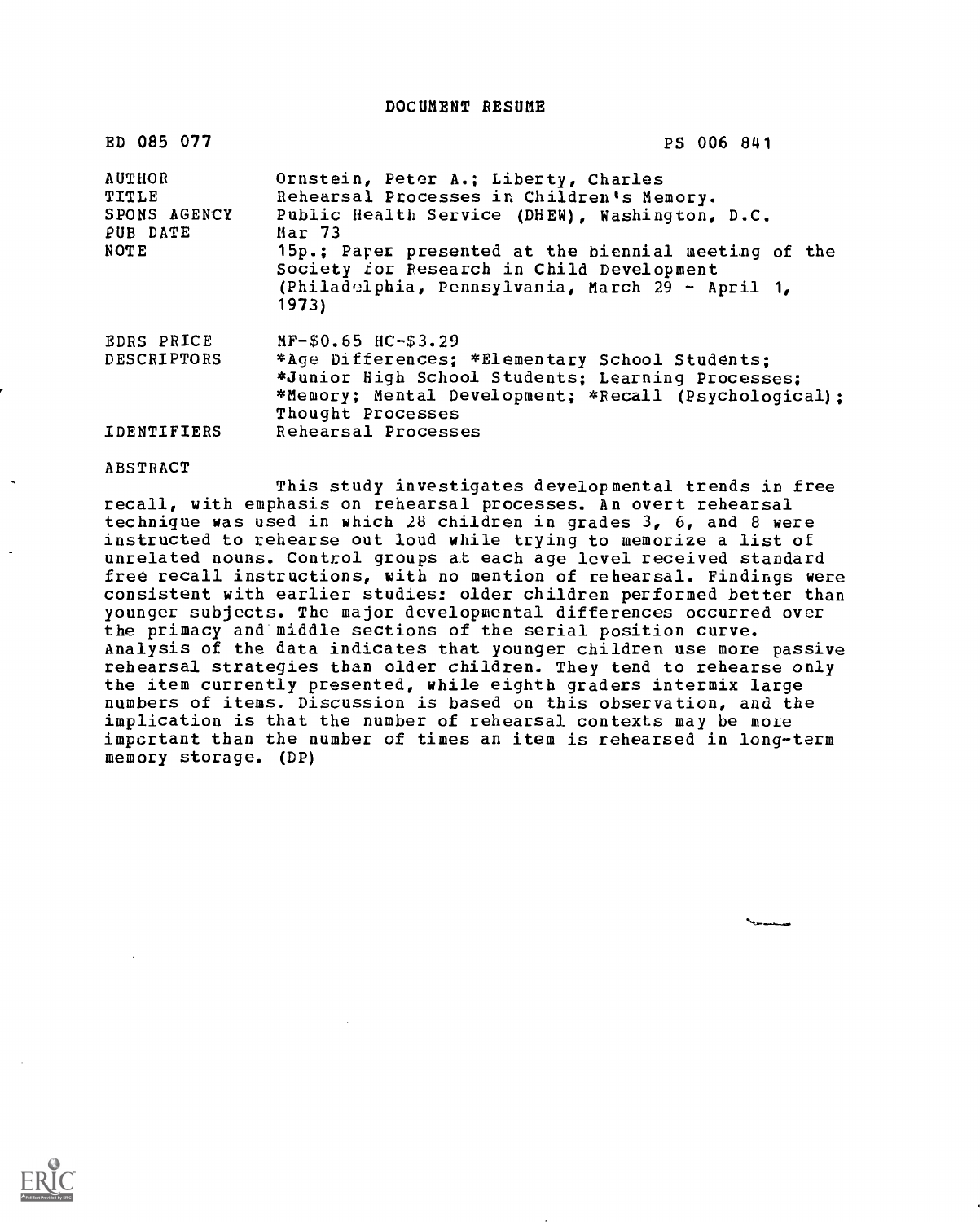Rehearsal Processes in Children's Hemory<sup>1</sup>

U S. OEPARTMENT OF HEALTH.<br>EDUCATION & WELFARE<br>NATIONAL INSTITUTE OF EDUCATION<br>T.US DOCUMENT HAS BEEN REPRO THE PERSON OR ORGANIZATION OR ORGANIZATION OR ORGANIZATION OR ORGANIZATION OR ORGANIZATIONS OF VIEW ORGANIZATIONS OF VIEW ORGANIZATIONS OF VIEW ORGANIZATIONS OF VIEW ORGANIZATIONS ATTENE CONCORDING ORGANIZATION CONCORDING

# .<br>
ON STR Peter A. Ornstein and Charles Liberty<br>
Peter A. Ornstein and Charles Liberty<br>
Princeton University Princeton University

Developmental studies of free recall have consistently,  $\alpha$ nd not surprisingly, shown that older children outperform younger children in this task. However, the mechanisms underlying this improved recall performance are far from clear. Today I should like to examine free recall in children, and in particular, rehearsal processes in free recall, from the point of view of Atkinson and Shiffrin's (1968) Information processing model of memory. Atkinson and Sh. ffrin's framework has been selected as a guide for discussion bectuse it stresses the role of rehearsal in memory, and rehearsal is thought to be of critical importance in understanding memory development in children.

Atkinson and Shiffrin distinguish between the structural features of memory, i.e , those aspects of the memory system which are permanent and "built-in,"and control processes, i.e., those features which are readily modifiable by the subject and can be changed from situation to situation depending upon the task demands of the moment. Examples of structural features are the sensory register, short-term store, and long-term store. Control processes include encoding techniques, search plans, and rehearsal strategies. In a sense, Atkinson and Shiffrin distinguish between the basic hardware of the memory system (i.e, the structural features) and the software (i.e., control processes) that can be utilized to "operate" the memory system. The control processes are of particular importance in the movement of information through the memory system. In terms of Atkinson and Shiffrin's model, information that is not lost from the

 $1$  Draft of a paper presented at the meetings of the Society for Research in Child Development, Phila., Pa., Spring, 1973. This research was supported by grant I'H 22042 from the United States Public Health Service to the first author,

poses 5000684  $\mathbf{\Omega}$ 

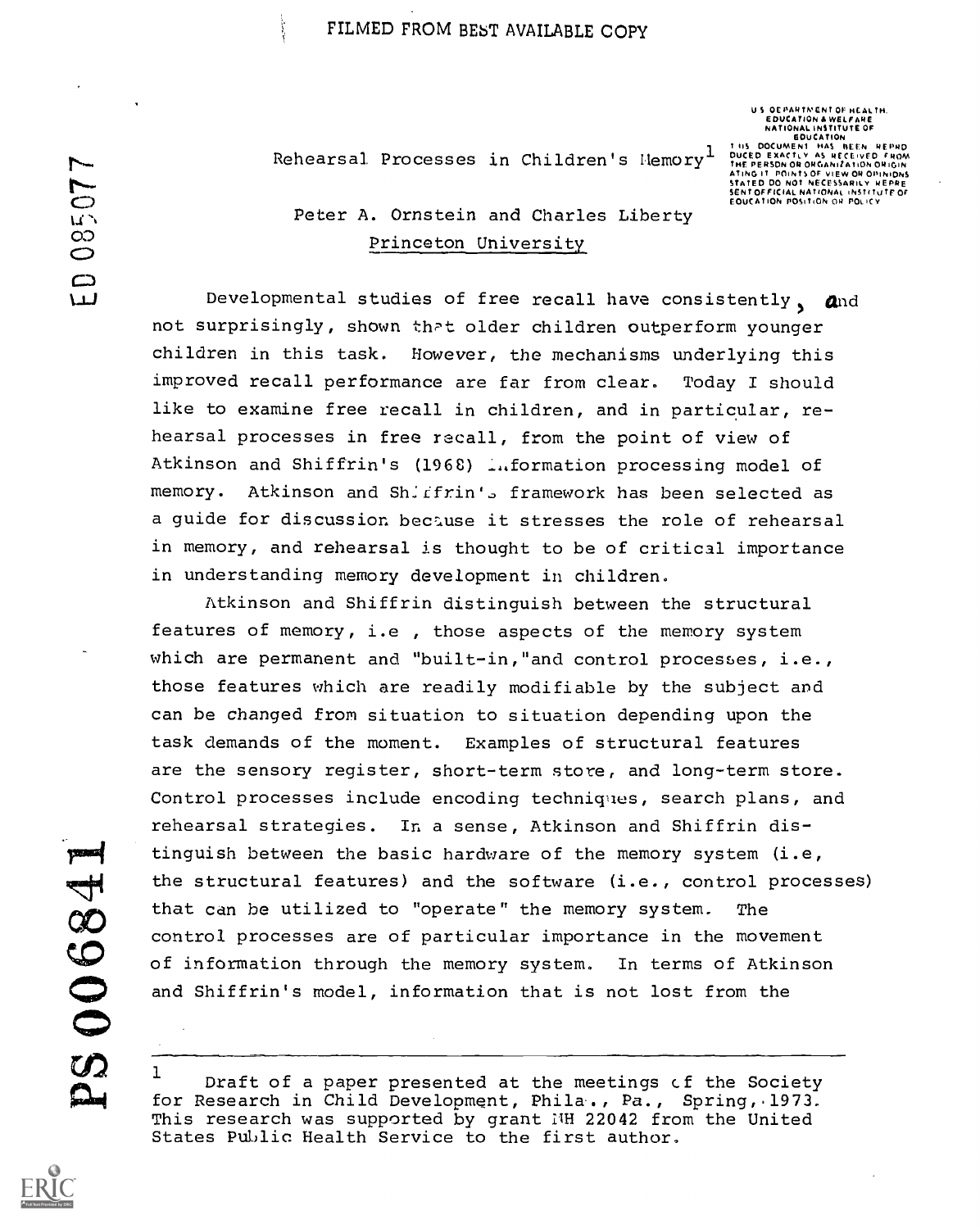sensory register may be passed into the short-term store. If information resides in the short-term store for sufficient duration, it may he transferred into the long-term store. Rehearsal is a control process which is thought to be important both for maintaining information in short-term store as well as for transferring it to long term store.

The importance of rehearsal in inderstanding the development of memory in children is suggested, in part, by serial position evidence from free recall experiments. By now there is a fair amount of evidence (e.g., that of Glanzer and Cunitz, 1966) indicating that the serial position curve in free recall can be viewed as being composed of two separate components. Recall from the beginning (primacy) and to some extent the middle positions is thought to be from long-term store, while recall from the terminal positions is assumed to be from short-term store. When one examines serial position functions generated by children of different ages, such as those presented by Cole, Frankel and Sharp (1971), the major differences in performance are observed over the beginning and middle positions, with the older children recalling more at these positions than the younger ones. In contrast, there are no large differences in terms of the recall of items from the terminal positions. If these findings are interpreted in terms of Atkinson and Shiffrin's model, it may be that there are interesting developmental changes terms of subjects' abilities to store and retrieve informaion from long-term store. Since rehearsal is a process which is under subject control, and which greatly influences the transfer of information from short- to long-term memory, it was thought that an analysis of rehearsal processes could be important in understanding these developmental data.

The importance of rehearsal in children's memory has also been suggested by the work of Flavell (1970), Hagen (1971) Belmont and Butterfield (1971), Liberty and Ornstein (1973) and others. Data gathered by these investintiors suggest that

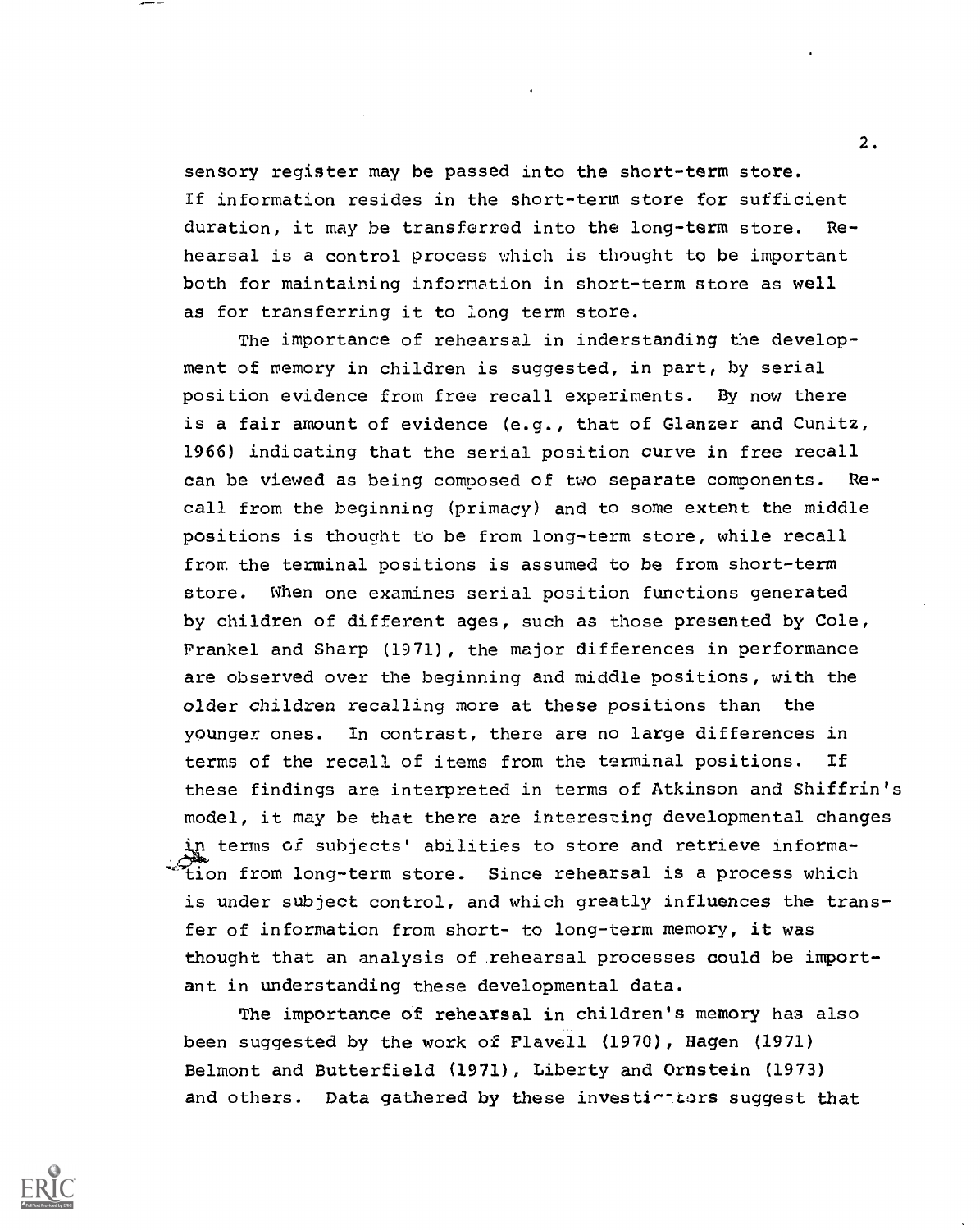the frequency of spontaneous rehearsal in memory tasks increases with age, that children may become more active memorizers as they mature, and that rehearsal training procedures can be employed to enhance performance in certain situations. However, in contrast to the detailed analyses of adult rehearsal patterns, this work on children has been incomplete. While it is now clear that rehearsal is important in understanding memory development, detailed information about the dynamics of rehearsal is lacking. The present investigation utilized Rundus' (1971) overt-rehearsal technique to gather some of this needed information concerning age changes in rehearsal strategies in free recall.

tegy.

By instructing college-age subjects to rehearse aloud while each stimulus item was being presented, Rundus obtained a "rehearsal set" for each to-be-remembered item for each list presented to his subjects. An analysis of the composition of these sets indicated that it was possible to relate rehearsal patterns to the form of the serial position curve. For example, Rundus has argued that the primacy effect in free recall is mostly due to the greater rehearsal afforded the initial items on the list. In addition, it was shown that the recall of items from the initial and middle serial positions, those sections presumably due to retrieval from long-term store, is influenced by the number of times the items have been rehearsed. In contrast, the recall of items from short-term store, i.e., the recency effect, is not affected by the number of rehearsals.

In the present investigations, groups of 28 third, sixth, and eight grade children, drawn from schools near Princeton, New Jersey, were presented with a list of 18 unrelated nouns for five trials. These subjects were asked to rehearse aloud during the 5-second presentation of each item. In addition, control groups of subjects at each grade level were given stan-

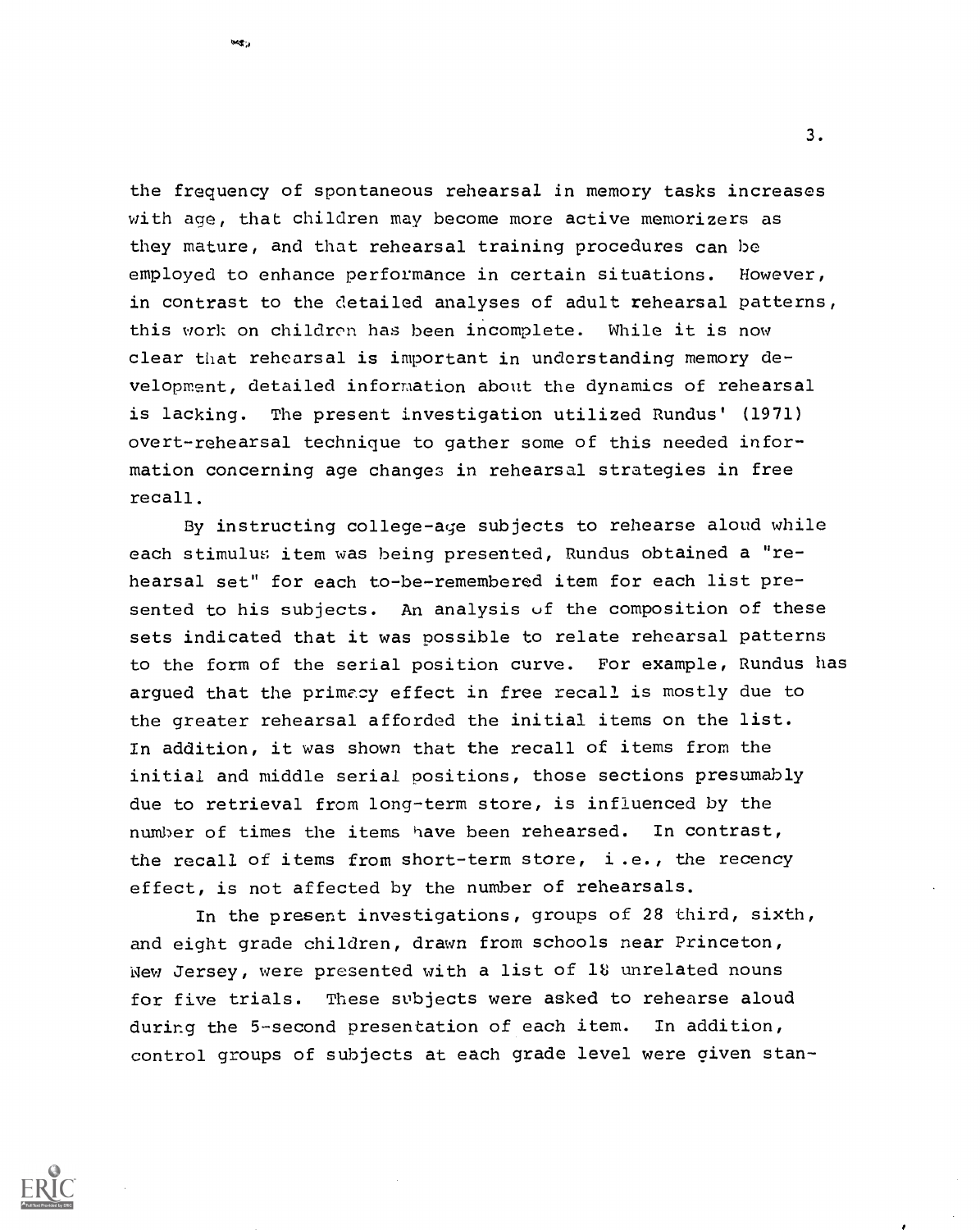dard free recall instructions. An oral recall period followed each of the five trials. Subjects were free to recall the items in any order they wished.

Recall performance, both for the overt rehearsal and control subjects, was comparable to previously reported data. Recall improved over trials for subjects of all ages, and the older children performed hotter than the younger ones. Furthermore, the performance of the overt rehearsal groups was slightly below the level of the control groups for subjects of all ages. The recall data, as a function of blocks of two serial positions, for the three overt rehearsal groups are shown in Slide I. In

> Present Slide I

accord with already published data, it can be seen that the major differences between these functions occur over the prerecency portions of the curve. Note that there is virtually no primacy effect for the third graders, while that for the sixth graders is below the level of the eighth grade subjects. Thus, the major developmental differences in recall performance occur over the primacy and middle sections of the serial position curve. The serial position functions generated by the control groups were similar, although the primacy effect for the two older groups was somewhat reduced.

How do the obtained rehearsal data relate to these serial position data? Slide II shows a plot of the number of rehearsals

Present Slide II

for each item as a function of serial position. Note that the items initially presented were rehearsed more frequently than the middle and terminal items. The data for the sixth and

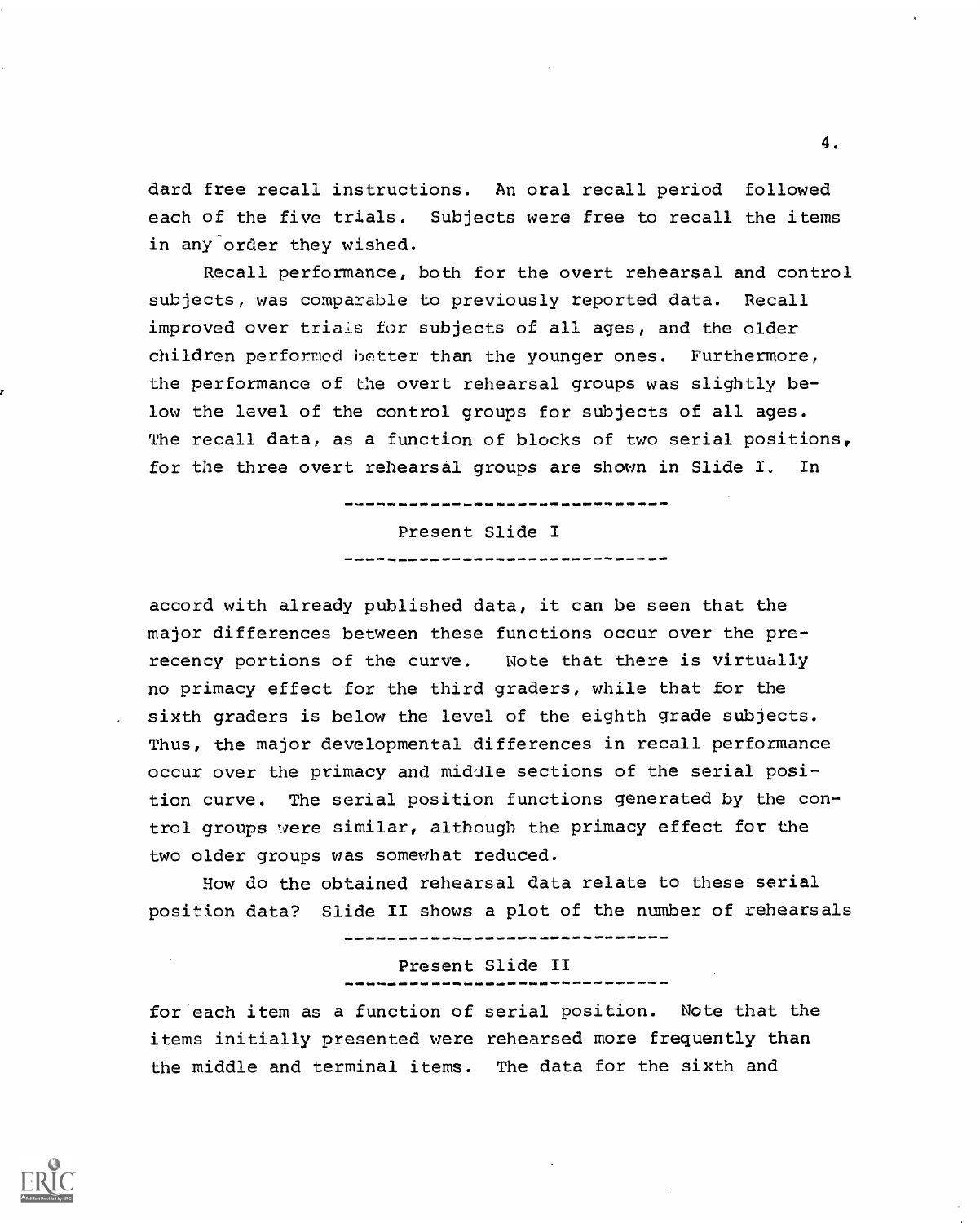eighth graders are rather similar to that presented by Rundus. Thus, the items that these subjects recalled from long-term store were accompanied by greater amounts of rehearsal. There are aspects of these data, however, which suggest that the numher of times an item is rehearsed is not the critical determiner of recall performance. First note that the items in the middle serial positions are actually rehearsed more by the third graders than by the sixth and eighth graders, and of course, they are recalled less well. Also note that the third graders rehearse the beginning few items more than the middle items, but there is no dafference in the recall of these two clesses of items. Thus, the serial position curve for the third graders is flat over the entire pre-recency portion, indicating that the greater rehearsal of the initial items did not result in their greater recall.

If the number of rehearsals received by an item is not related to recall, at least with the youngest subjects, then what is? We now turn to an examination of the content of the rehearsal sets for the different age groups. Slide III presents

# Present Slide III

\_\_\_\_\_\_\_\_\_\_\_\_\_\_\_\_\_\_\_\_\_\_\_\_\_\_\_\_\_\_\_\_\_\_\_\_\_

sample rehearsal sets, i.e., the words rehearsed when a given item was presented, for a typical eighth grade and a typical third grade subject. Please examine the top half of this slide first. Note that when the first item (YARD) is presented, this eighth grade subject repeats the word three times. When the second item is presented, both words are rehearsed (CAT, YARD, YARD, CAT) . Now, 'when the third item (MAN) is presented, note that the first three items are rehearsed together. Similarly, when the fourth word is presented, all four items are rehearsed together in the same rehearsal set. Obviously this pattern cannot be maintained over all of the items on the list, but the point



**ENDONEY**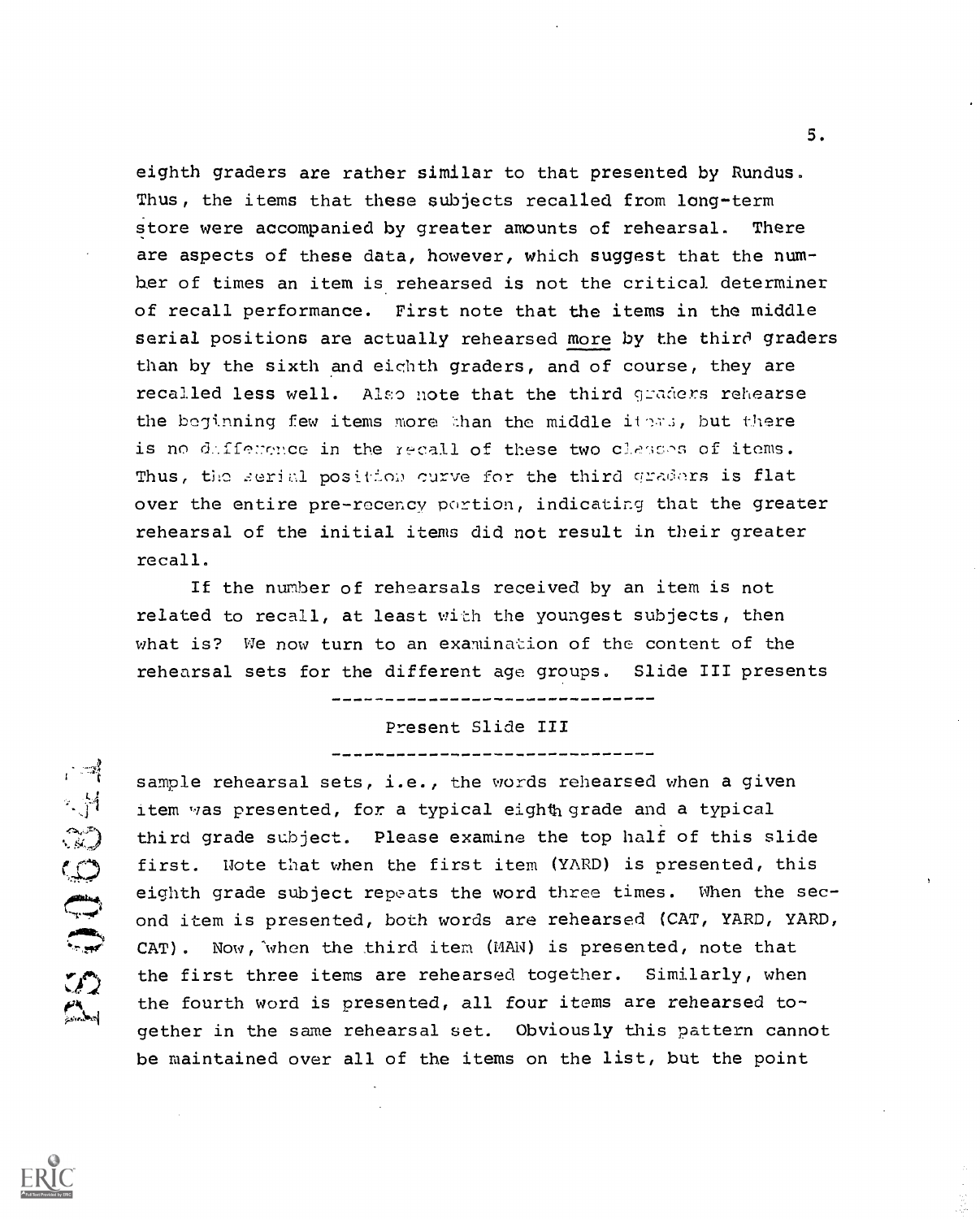is that we are viewing a rather active pattern of rehearsal where there is a considerable effort being made to incorporate several items into each rehearsal environment. This pattern, in fact, is very similar to that found by Rundus with college students. In contrast, now let us examine a third grader's protocol. Note that this subject tends to rehearse the item that is currently being viewed only, or that item in combination with only one other item. In comparison with the rehearsal technique of the eighth grader, this is a very inactive or passive strategy. Data such as these, for all of the subjects, are summarized in Slide IV which contains a

## Present Slide IN/

plot of the number of different items present in a rehearsal set, i.e., the number of different items rehearsed together, as a function of serial position blocks for the three age groups. By definition, only one item can be present in the first rehearsal set (on trial 1, at least), while two can be present in the second set, three in the third, and so on. The curves for all three groups rise over the first few serial positions, and then level off. The difference between the asymtotes for the three age groups is very striking. Note that while the sixth and eighth graders are rehearsing between four and four and a half items together over the bulk of the rehearsal sets, the third graders are only rehearsing two and a half items. Thus, while the older subjects are intermixing a relatively large number of items, the third graders seem, by and large, to be rehearsing the item currently being presented in a very limited context.

Another way of *viewing the obtained rehearsal data is to* examine the number of different rehearsal sets in which an item appeared. These were considerably greater for the cider

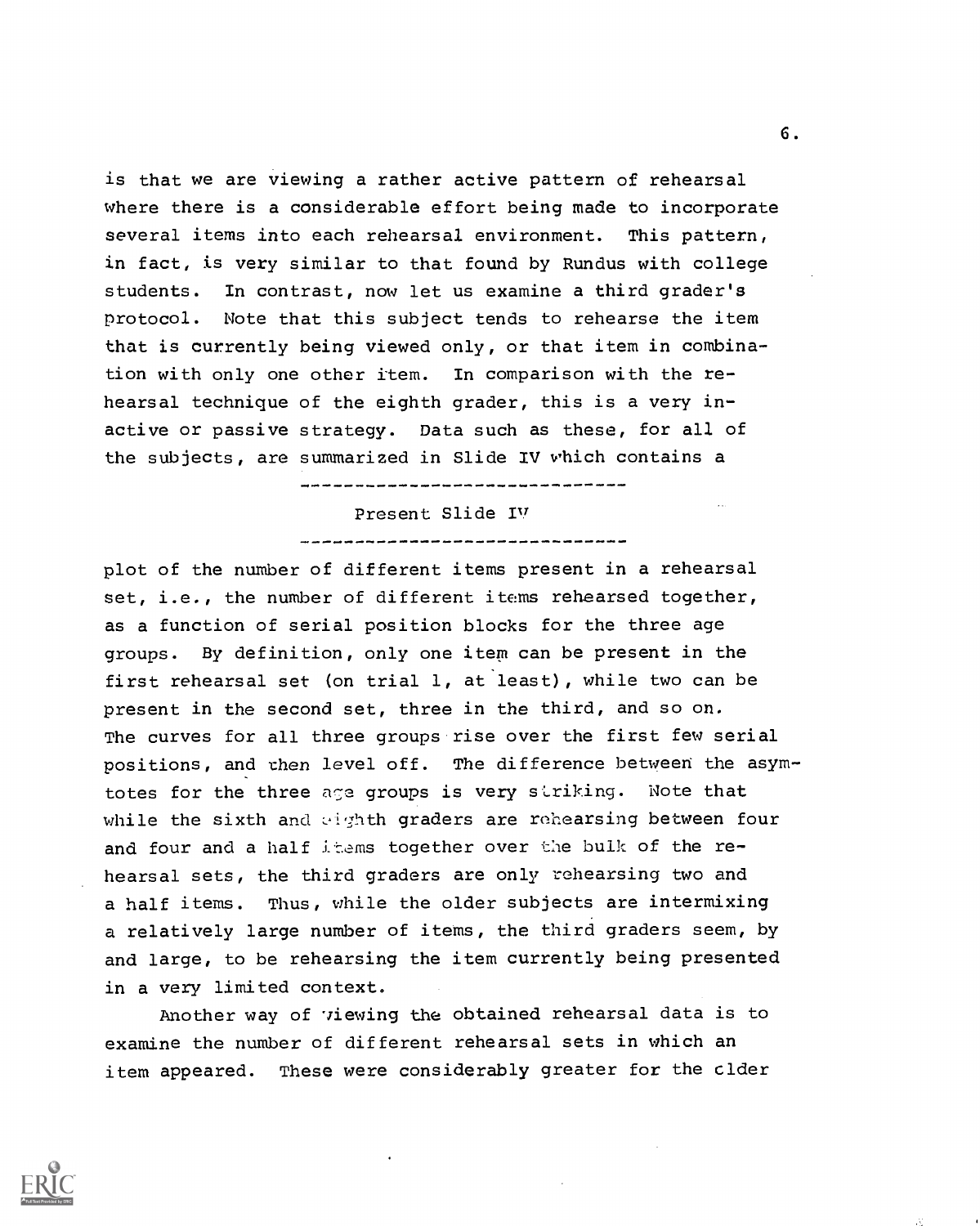subjects, the mean values being 2.25, 3.56, and 3.74 for the third, sixth, and eighth grade children, respectively. Again, these data indicate that the rehearsal environment of older children is much more varied than is that of younger children. In a sense, the third grade subjects appeared to rehearse in a rote fashion by repeating an item in a very limited context, while the older subjects showed more active patterns of rehearsal. These data imply that the rehearsal environment of items may be a more critical determiner of recall performance than is the number of times an item is rehearsed. For the older subjects, the items that were rehearsed a great number of times were in fact rehearsed in a great variety of different contexts. On the other hand, the items that the third graders tended to rehearse a great deal tended to be rehearsed in a very restricted environment. These data are also consistent with Fagen's (1972) recent finding that the greater recall of children of above average intelligence, in comparison with that of average children, was accompanied by more active patterns of rehearsal.

It should be .noted that these patterns of rehearsal for the subjects of different ages, and the corresponding forms of the serial position curve, are completely consistent with a number of rehearsal training experiments. Thus, for example, Palmer and Ornstein (1971) found that the primacy effect is eliminated in serial probed recall, and Atkinson and Shiffrin (1971) obtained similar findings in free recall, when adults were forced to rehearse only the item currently being presented. Also, Palmer and Ornstein found comparable effects when subjects were instructed to rehearse the item currently being presented along with the previously presented item. Palmer and Ornstein's data for adult subjects are shown in Slide V. Note that the primacy effect was clearly eliminated for those subjects re-

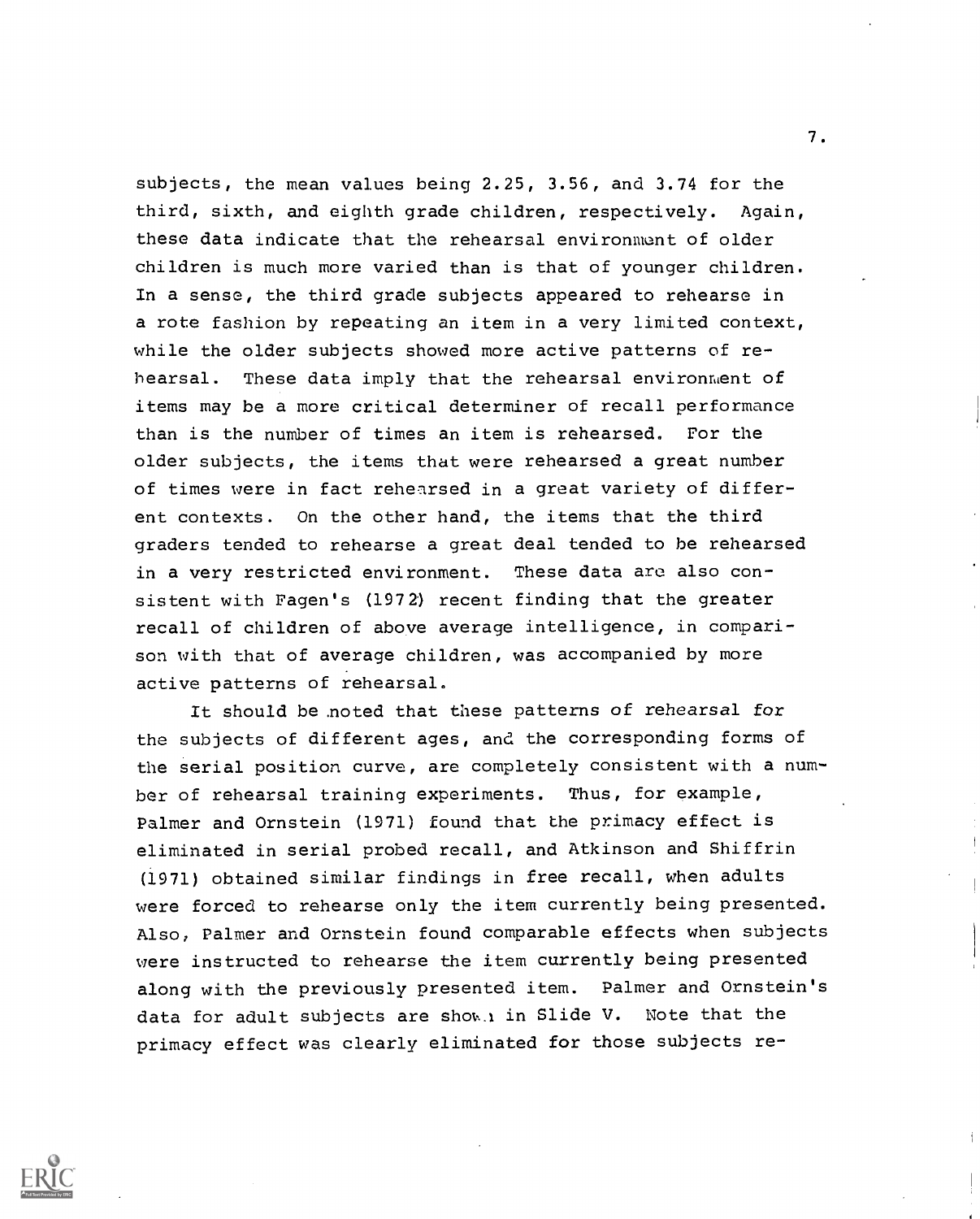hearsing in a paired associate (PA) fashion. In the present

#### Present Slide V

experiment, third graders exhibited a great tendency to rehearse in this restricted fashion, and they too had a serial position function with a flat primacy portion. Similarly, when adults were asked to include items in many different rehearsal sets by rehearsing cumulatively, typical or enhanced primacy effects were observed by Atkinson and Shiffrin in free recall and by Palmer and Ornstein in serial probed recall. Palmer and Ornstein's data for the cumulative rehearsers are shown as the upper curve in this slide. In the present experiment, sixth and eighth graders showed a much greater tendency to incorporate each item into a number of different rehearsal sets, and they exhibited increasingly pronounced primacy effects. An implication of the data presented here today is that it may not be the number of times that an item is rehearsed that is important for storage in long-term store, but rather the number of different contexts (perhaps, for example, the number of different rehearsal sets in which an item appears). Although the rote repetition of material may be sufficient to maintain information in short-term store, it is interesting to speculate that active rehearsal is required for transfer to long-term store. If this interpretation is correct, then the transfer to long-term store observed for subjects rehearsing cumulatively by Palmer and Ornstein and Atkinson and Shiffrin may have been due to the greater number of contexts in which items were rehearsed, and not just the greater number of repetitions. Further, the primacy effect in free recall may be due to the fact that the initial items have been incorporated into a large number of rehearsal sets.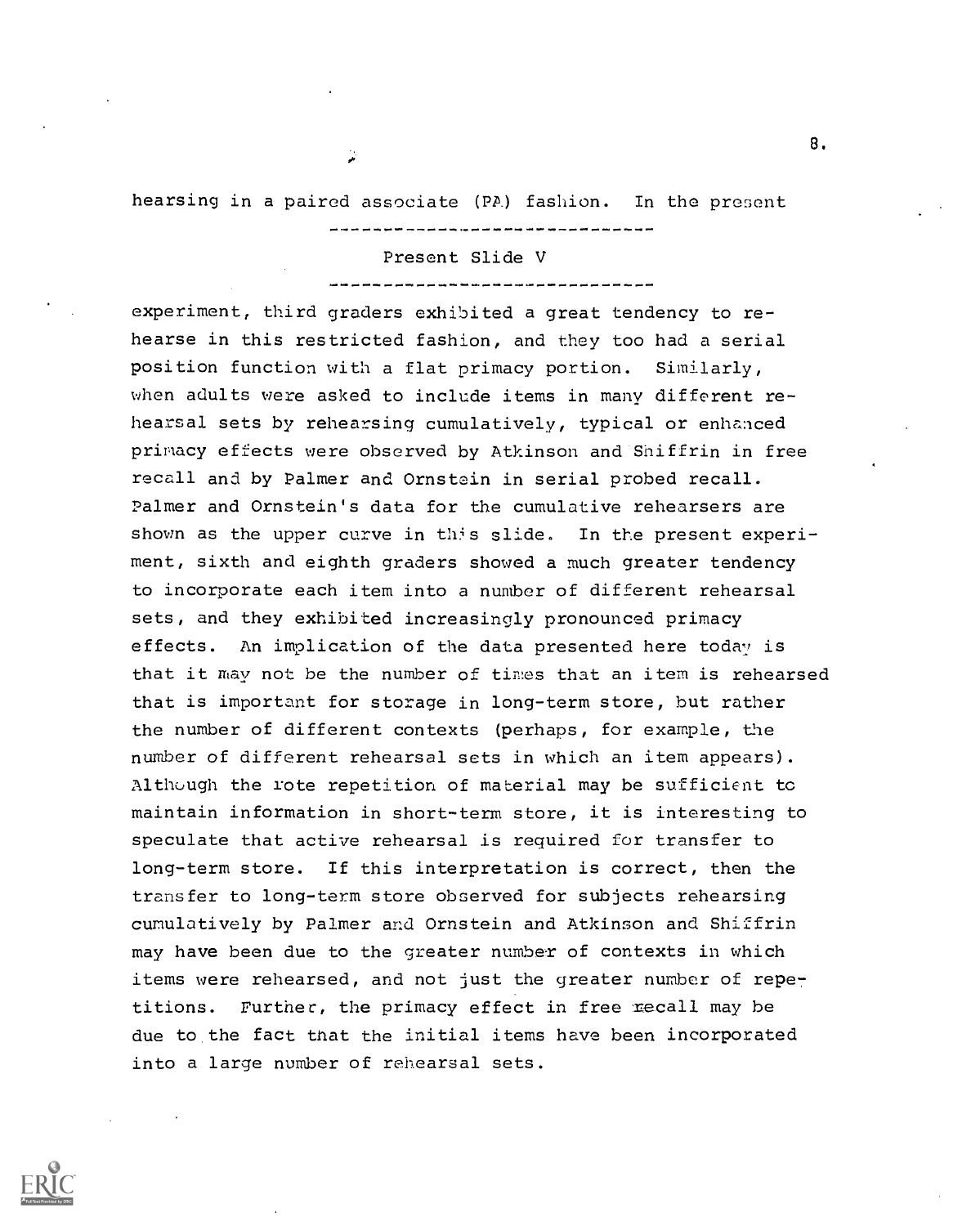It seems clear, then, that improvement in recall with age is at least in part due to the development of active rehearsal patterns. In addition, findings such as these are related to general questions of massed versus distributed practice and the spacing effect in free recall, and in particular to variable encoding interpretations of this latter effect. The older children in this experiment appeared to be rehearsing in a distributed fashion and to be encoding the to-be-remembered items in a number of different contexts. It also seems clear that models of memory such as that of Attinson and Shiffrin may need to account for at least two forms of rehearsal  $-$ - one for maintaining information in short term store and a second type for the more permanent encoding of information in long-term store.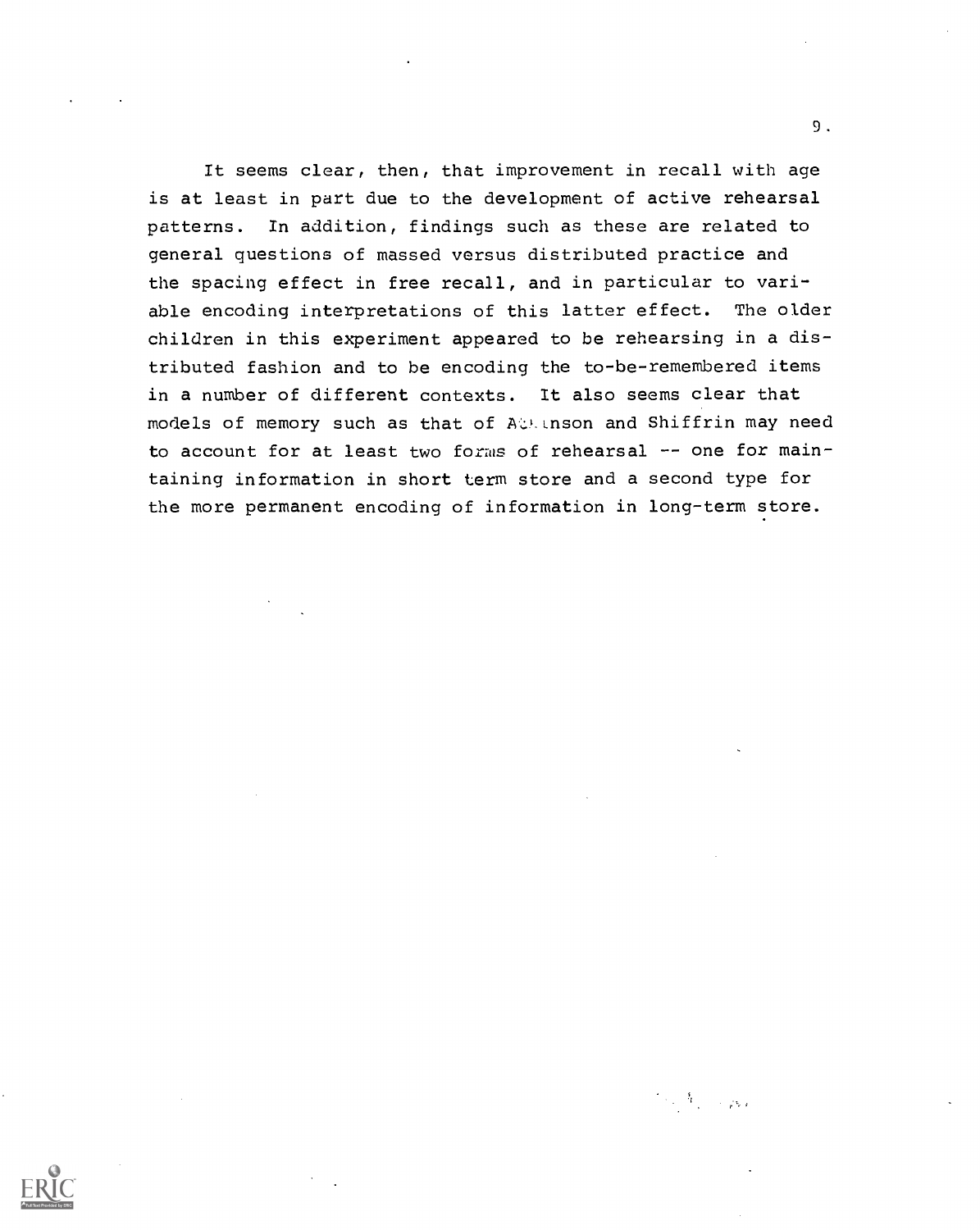### REFERENCES

- Atkinson, R. C., & Shiffrin, R. M. Human memory: A proposed system and its control processes. In Spence, K. W., & Spence, J. T. (Eds.) The Psychology of learning and motivation, Vol. 2, New York: Academic Press, 1968.
- Atkinson, R. C., & Shiffrin, R. M. The control of short-term memory. Scientific American, August, 1971, 82-90. '
- Belmont, J. M, & Butterfield, E. C. What the development of short-term memory is. Human Development, 1971, 14, 236-248.
- Cole, N., Frankel, F., & Sharp, D. Development of free recall learning in children. Developmental Psychology, 1971, 4, 109-123.
- Fagen, J. F., III. Rehearsal and free recall in children of superior and average intelligence. Psychonomic Science, 1972, 28, 352-354.
- Flavell, J. H. Developmental studies of mediated memory. In Reese, H. W., & Lipsitt, L. P. (Eds.) Advances in child development and behavior, Vol.5, New York: Academic Press, 1970.
- Glanzer, M., & Cunitz, A. R. Two storage mechanisms in free recall. Journal of Verbal Learning and Verbal Behavior,  $1966$ , 5,  $351-360$ .
- Hagen, J. W. Some thoughts on how children learn to remember. Human' Development, 1971, 14, 262-271.
- Liberty, C., & Ornstein, P. A. Age differences in organization and recall: The effects of training in categorization. Journal of Experimental Child Psychology, 1973, 15, 169- 186.
- Palmer, S. E. & Ornstein, P. A. Role of rehearsal strategy in serial probed recall. Journal of Experimental Psychology, 1971, 88, 60-66.
- Rundus, D. Analysis of rehearsal processes in free recall. Journal of Experimental Psychology, 1971, 89, 63-77.

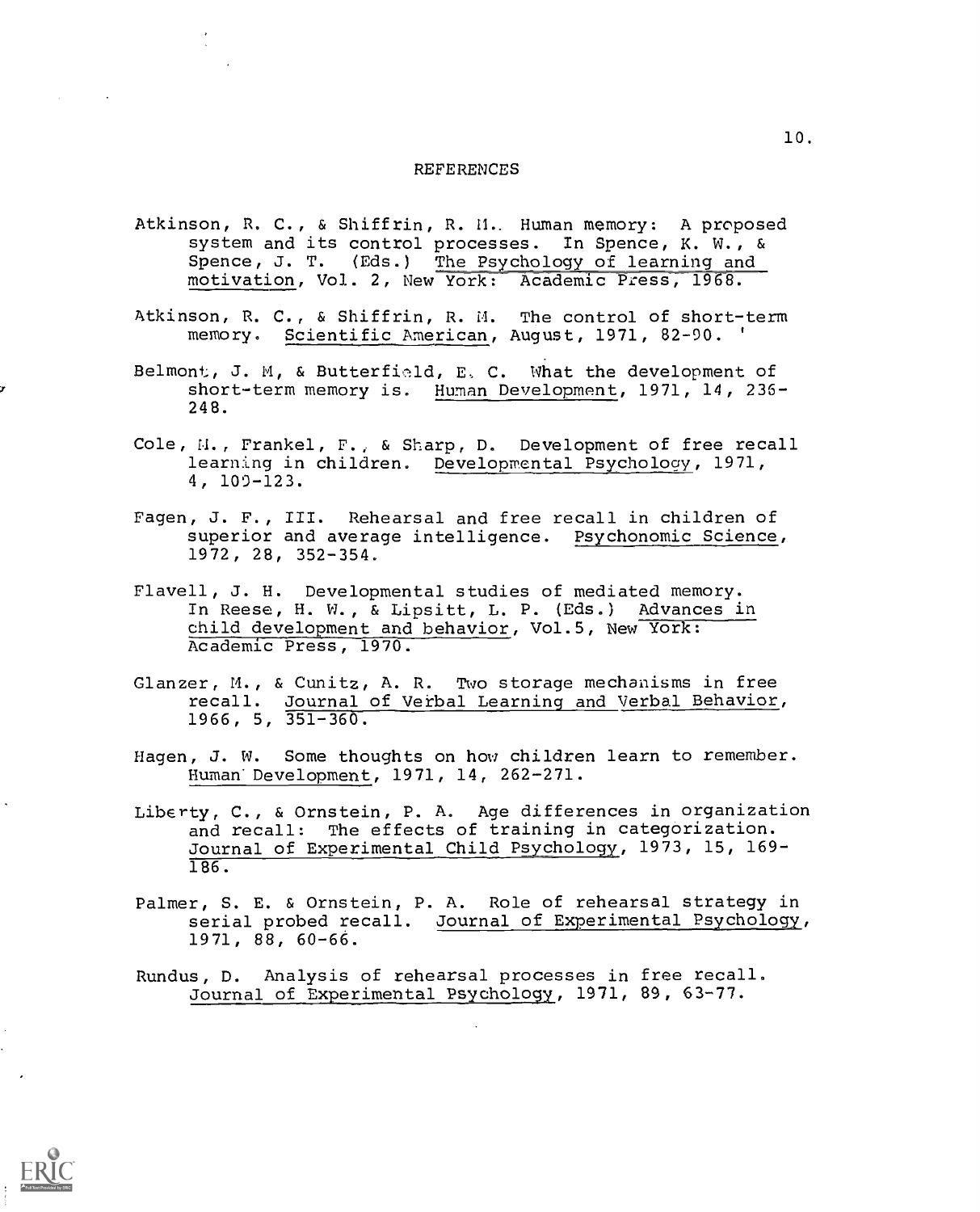



Blocks of Two Serial Positions

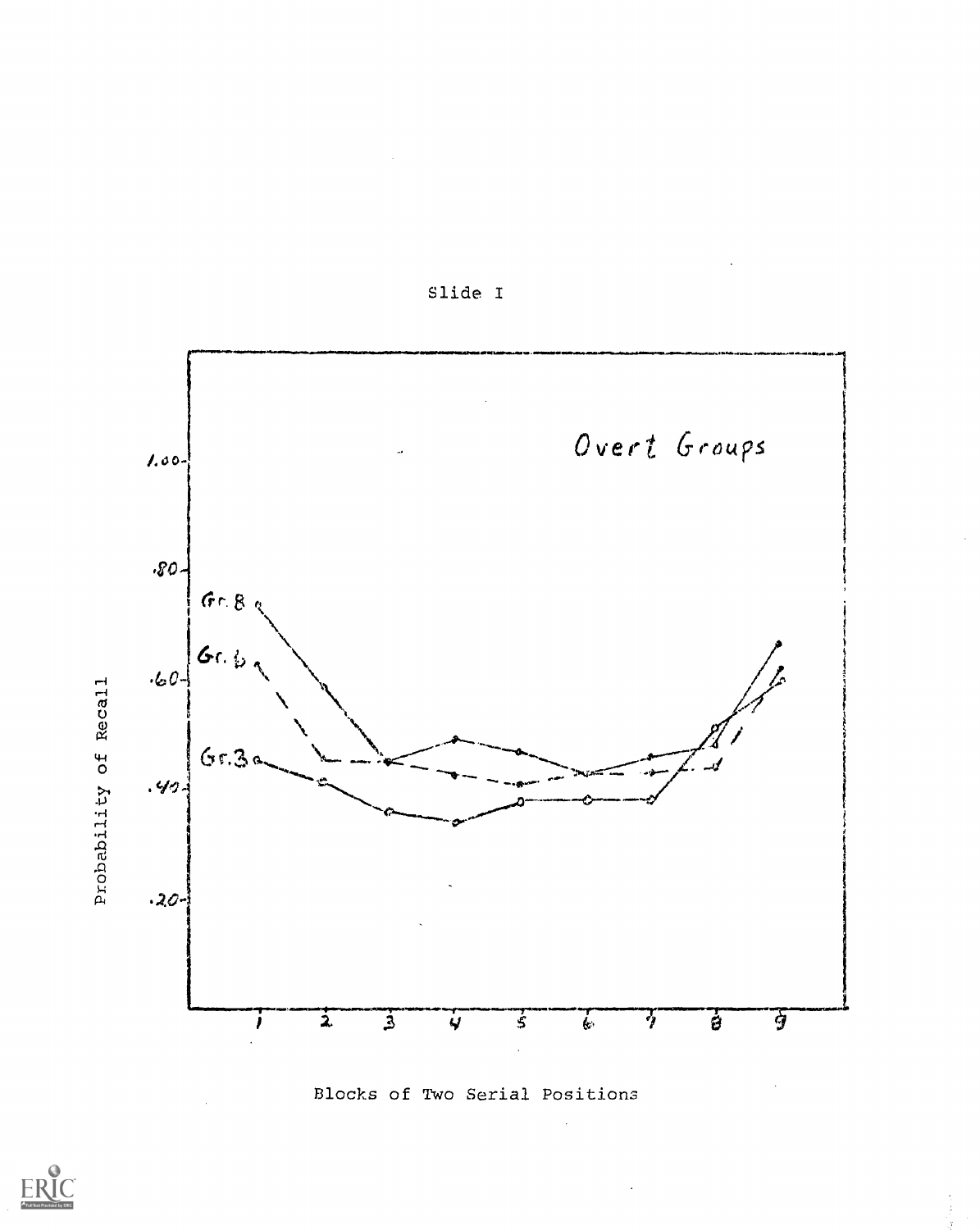$15 \sqrt{c}$  $\mathcal{S}$ .  $Gr.3$  $Gr, 6$  $Gr. 8$  $\vec{s}$  $\overline{3}$  $\overline{2}$  $\overline{\mathbf{3}}$  $\overline{\eta}$  $\overline{4}$  $\overline{\bm{k}}$ ł



Blocks of Two Serial Positions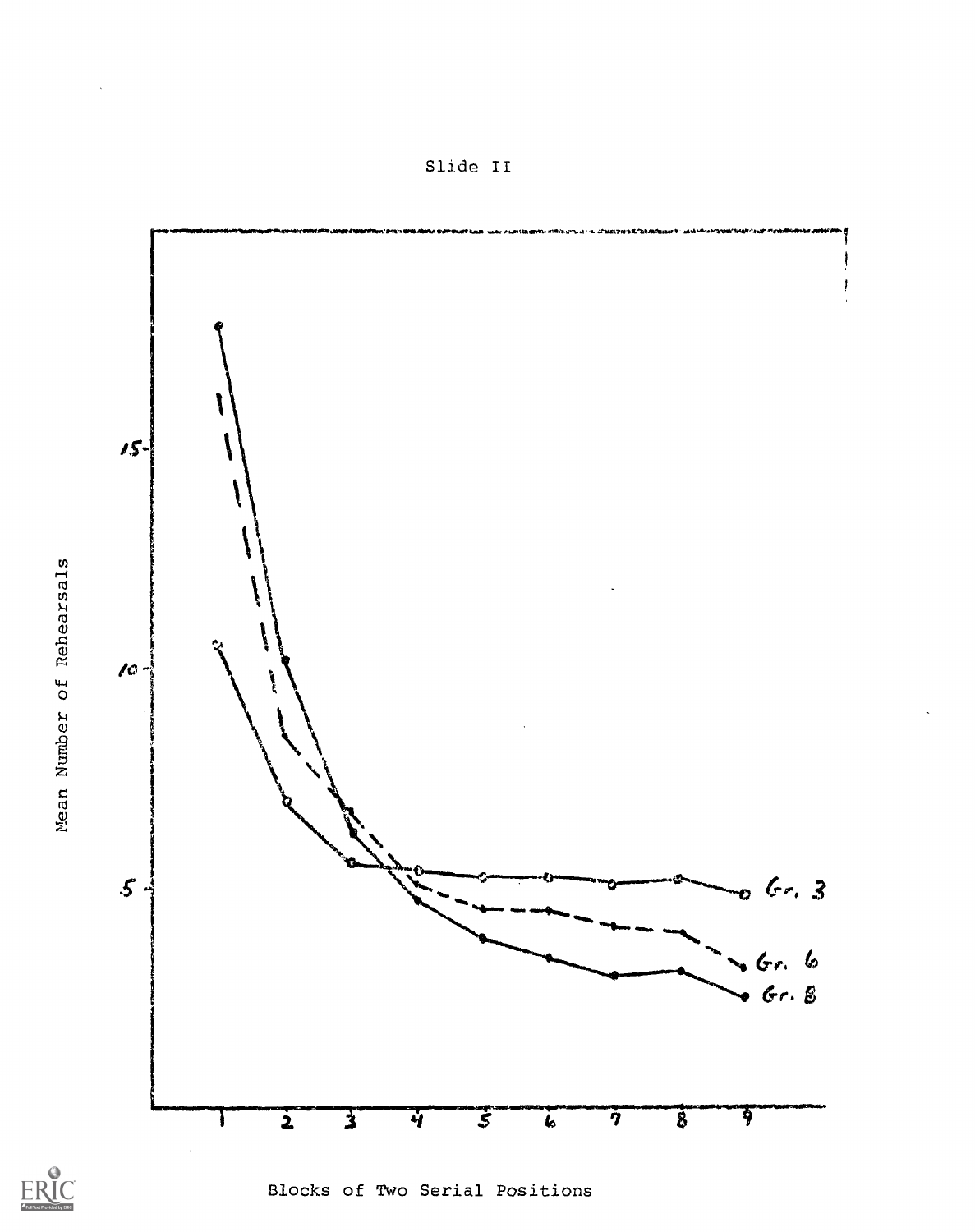# Slide III

# Eighth Grade Subject

 $\ddot{\phantom{0}}$ 

# Word Presented

# Rehearsal Set

- 1. Yard Yard, Yard, Yard
- $2.$  Cat Cat, Yard, Yard, Cat
- 3. :Ian Man, Cat, Yard, Man, Yard, Cat
- 4. Dcsk Desk, Man, Yard, Cat, Man, Desk, Cat, Yard
- 5. Glass Glass, Car, Yard, Han

## Third Grade Subject

# Word Presented Rehearsal Set

| 1. Tent  | Tent, Tent, Tent, Tent, Tent   |
|----------|--------------------------------|
| 2. Year  | Year, Year, Year, Year, Tent   |
| 3. Game  | Game, Game, Game, Game, Game   |
| 4. Fence | Fence, Fence, Fence, Fence,    |
| 5. Rope  | Rope, Rope, Fence, Rope, Fence |

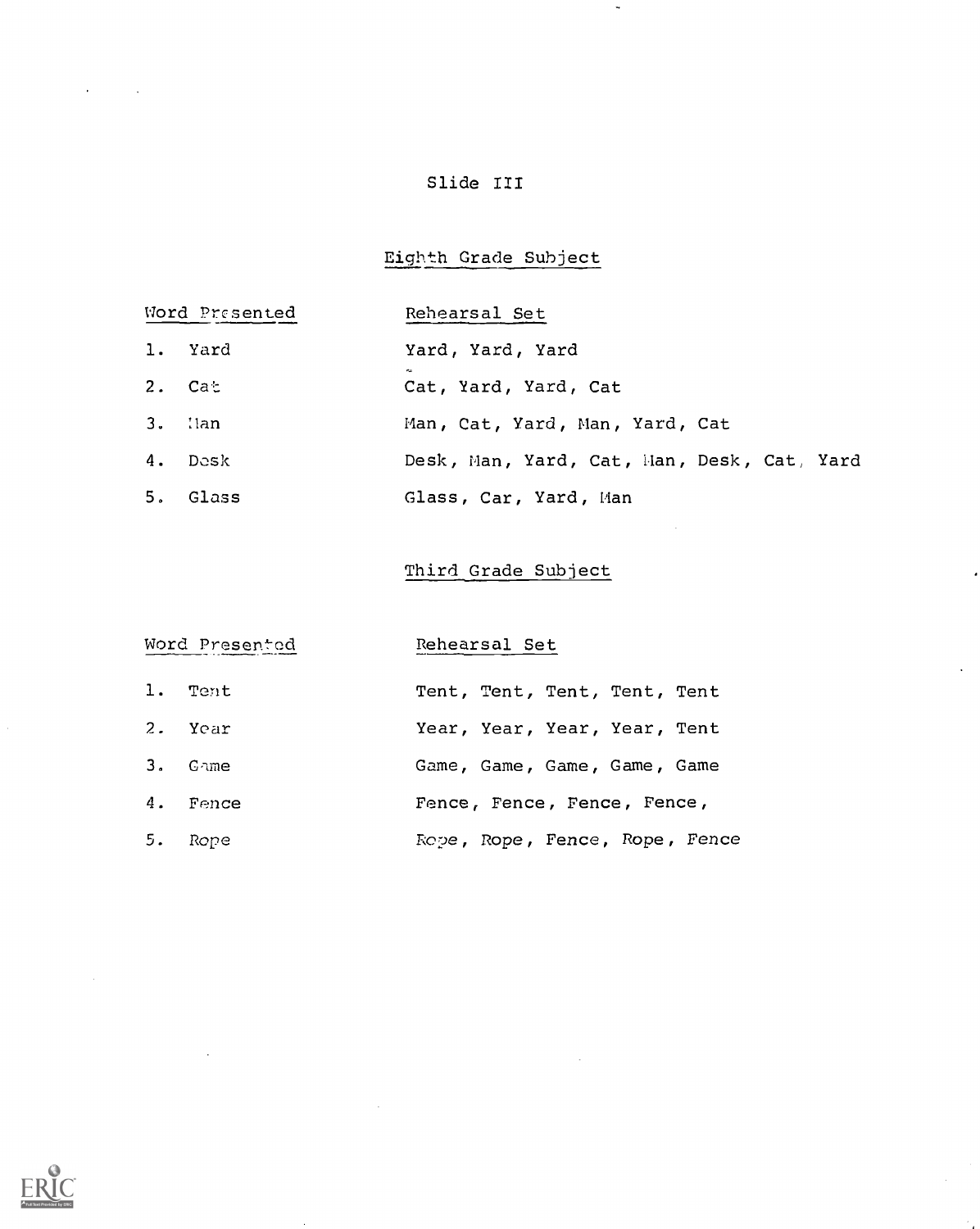

Slide IV

Blocks of Two Serial Positions

**Balance**